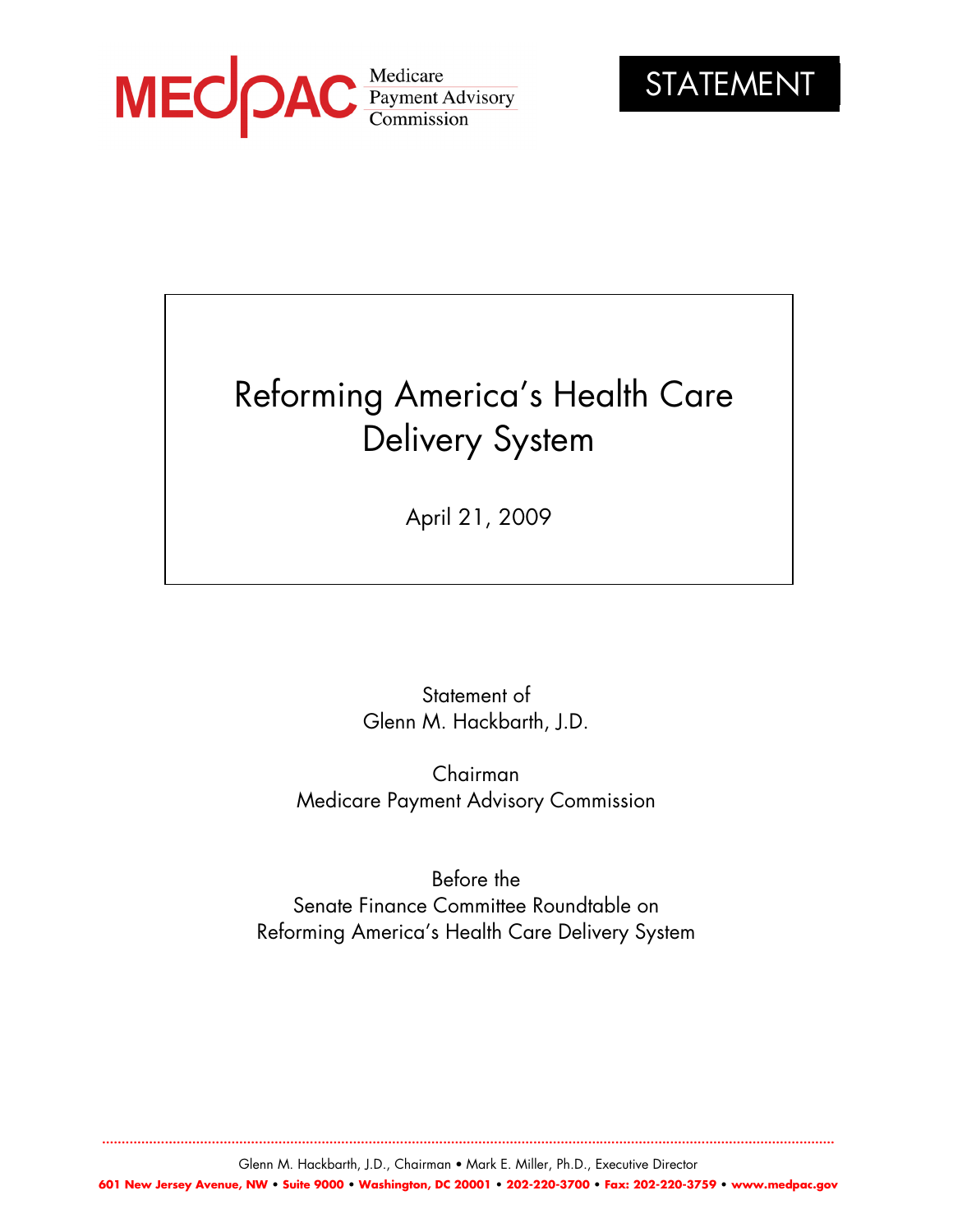Chairman Baucus, Ranking Member Grassley, distinguished Committee members. I am Glenn Hackbarth, chairman of the Medicare Payment Advisory Commission (MedPAC). I appreciate the opportunity to be part of the panel this morning and to share MedPAC's views on delivery system reform.

The Medicare Payment Advisory Commission (MedPAC) is an independent Congressional agency established by the Balanced Budget Act of 1997 (P.L. 105-33) to advise the U.S. Congress on issues affecting the Medicare program. The Commission's statutory mandate is quite broad: In addition to advising the Congress on payments to private health plans participating in Medicare and providers in Medicare's traditional fee-for-service program, MedPAC is also tasked with analyzing access to care, quality of care, and other issues affecting Medicare. The Commission's 17 members bring diverse expertise in the financing and delivery of health care services.

MedPAC meets publicly to discuss policy issues and formulate its recommendations to the Congress. In the course of these meetings, Commissioners consider the results of staff research, presentations by policy experts, and comments from interested parties. Commission members and staff also seek input on Medicare issues through frequent meetings with individuals interested in the program, including staff from congressional committees and the Centers for Medicare & Medicaid Services (CMS), health care researchers, health care providers, and beneficiary advocates.

Two reports – issued in March and June each year – are the primary outlet for Commission recommendations. In addition to these reports and others on subjects requested by the Congress, MedPAC advises the Congress through other avenues, including comments on reports and proposed regulations issued by the Secretary of the Department of Health and Human Services, testimony, and briefings for congressional staff.

## **Our health care system today**

The health care delivery system we see today is not a true system: Care coordination is rare, specialist care is favored over primary care, quality of care is often poor, and costs are high and increasing at an unsustainable rate. Part of the problem is that Medicare's fee-for-service (FFS)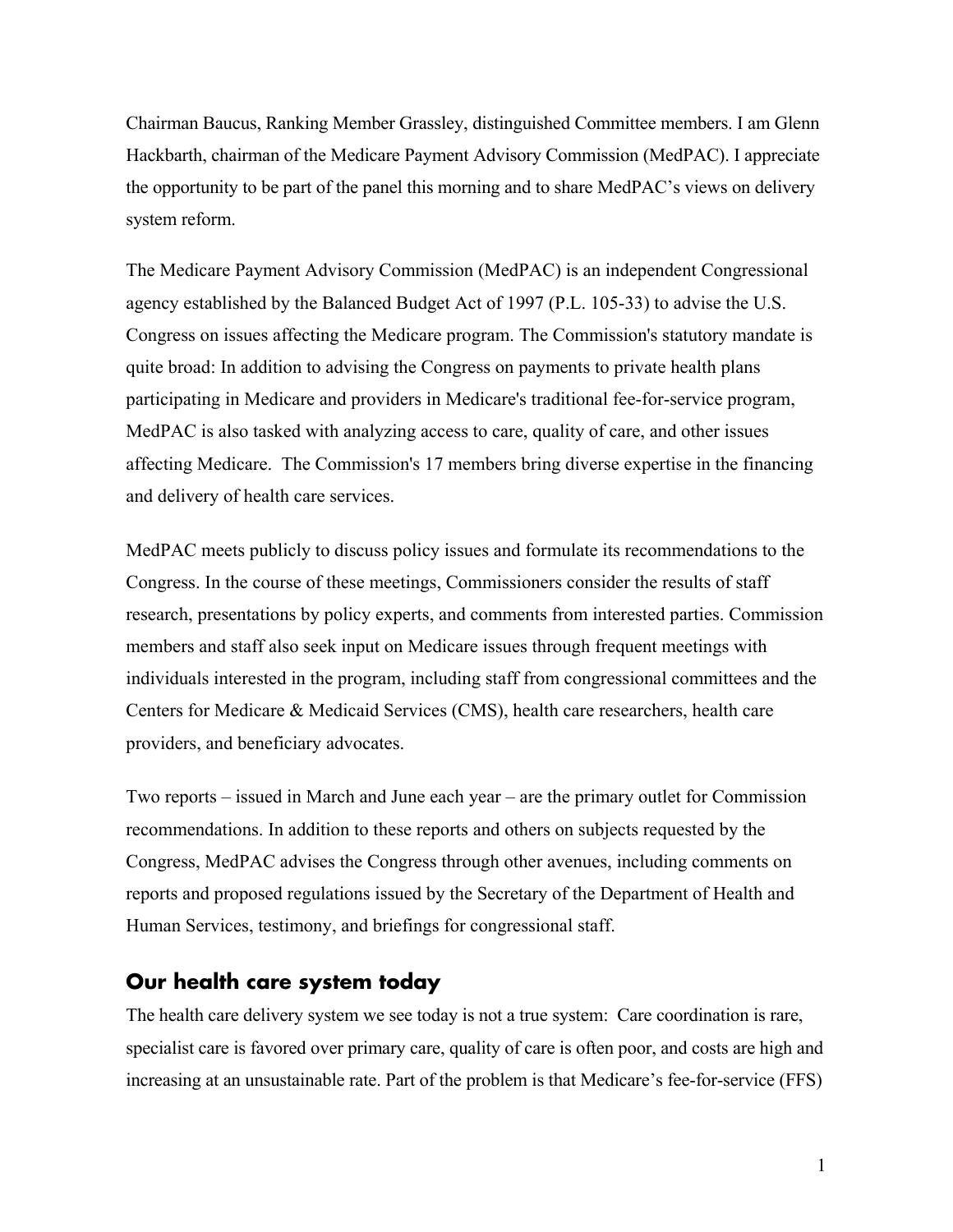payment systems reward more care, and more complex care, without regard to the value of that care. In addition, Medicare's payment systems create separate payment "silos" (e.g., inpatient hospitals, physicians, post-acute care providers) and do not encourage coordination among providers within a silo or across the silos. We must address those limitations—creating new payment methods that will reward efficient use of our limited resources and encourage the effective integration of care.

Medicare has not been the sole cause of the problem, nor should it be the only participant in the solution. Private payer rates and incentives perpetuate system inefficiencies, and the current disconnect among different payers creates mixed signals to providers. This contributes to the perception that one payer is cross-subsidizing other payers and further exacerbates the problem. Private and other public payers will need to change payment systems to bring about the conditions needed to change the broader health care delivery system. But Medicare should not wait for others to act first; it can lead the way to broader delivery system reform.

Because this roundtable discussion is intended to spark dialogue on the solutions, I will focus on the recommendations the Commission has made to reform the health care delivery system and to strengthen the Medicare program. MedPAC has testified previously before Senate Finance Committee on problems of our health care delivery system and a detailed discussion of these problems is in the attached Appendix.

# **Commission recommendations to increase efficiency and improve quality**

In previous reports, the Commission has recommended that Medicare adopt tools to surmount barriers to increasing efficiency and improving quality within the current Medicare payment systems. These tools include:

• *Creating pressure for efficiency through payment updates.* Although the update is a somewhat blunt tool for constraining cost growth (updates are the same for all providers in a sector, both those with high costs and those with low costs), constrained updates will create more pressure on those with higher costs. In our March 2009 Report to the Congress, the Commission offers a set of payment update recommendations that exert fiscal pressure on providers to constrain costs. For example, the Commission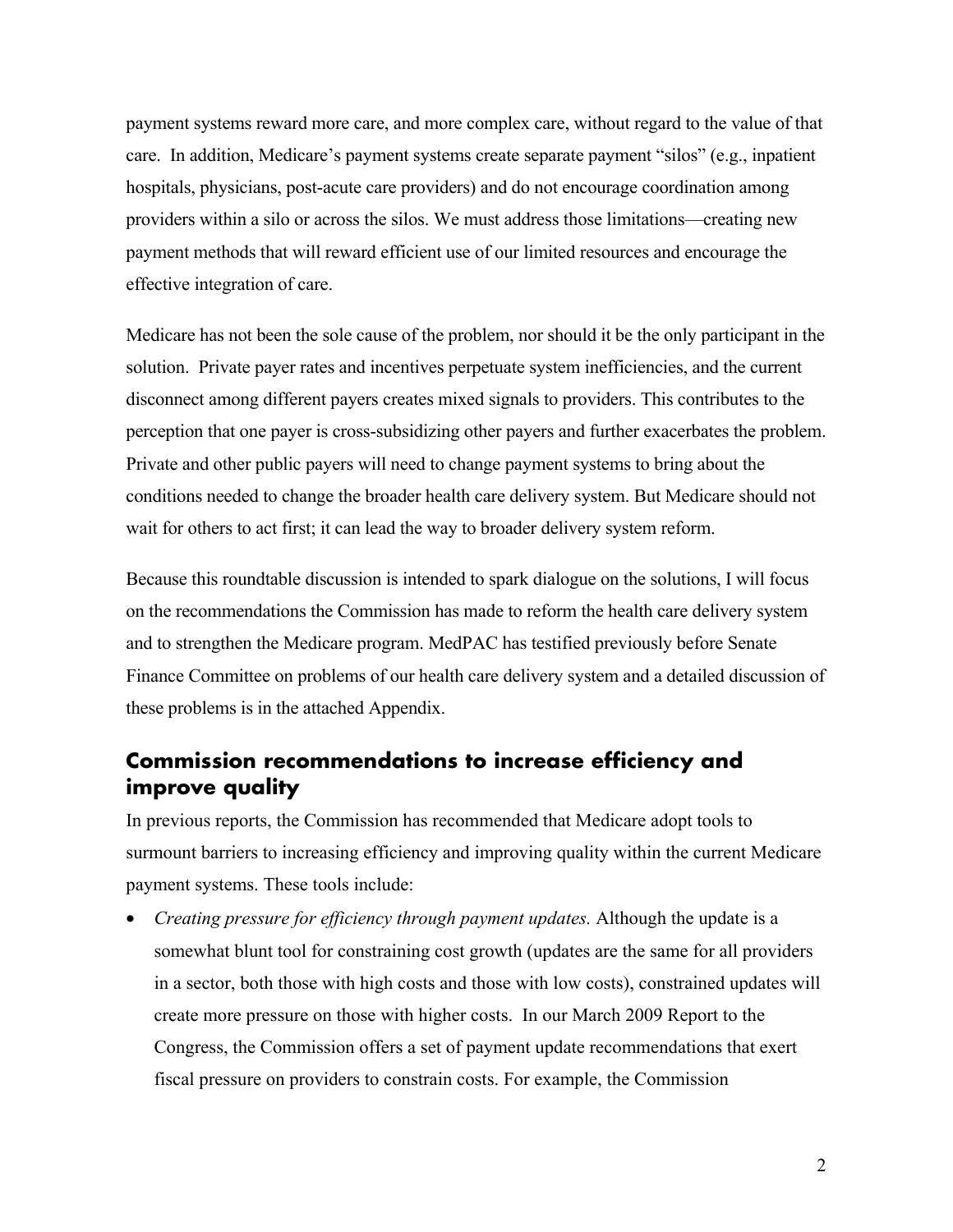recommends a zero update for home health agencies in 2010, coupled with an acceleration of payment adjustments due to coding practices, totaling a 5.5 percent cut in home health payments for 2010. Another example is the Commission's recommendation to reduce overpayments to MA plans by setting the MA benchmarks equal to 100 percent of Medicare FFS expenditures. This recommendation is consistent with the Commission's commitment to retaining high-quality, low-cost private plans in Medicare.

- *Improving payment accuracy within Medicare payment systems*. In our 2005 report on specialty hospitals, the Commission made recommendations to improve the accuracy of DRG payments to account for patient severity. Those recommendations corrected distortions in the payment system that—among other things—contributed to the formation of hospitals specializing in the treatment of a limited set of profitable DRGs. In another example, in our June 2008 and March 2009 Reports to the Congress, the Commission recommended increasing fee schedule payments for primary care services furnished by clinicians focused on delivering primary care. This budget-neutral adjustment would redistribute Medicare payments toward those primary care services provided by practitioners—physicians, advanced practice nurses, and physician assistants—whose practices focus on primary care. This recommendation recognizes that a well functioning primary care network is essential to help improve quality and control Medicare spending (MedPAC 2008, MedPAC 2009).
- *Linking payment to quality***.** In a series of reports, we have recommended that Medicare change payment system incentives by basing a portion of provider payment on the quality of care they provide and recommended that the Congress establish a quality incentive payment policy for physicians, Medicare Advantage plans, dialysis facilities, hospitals, home health agencies, and skilled nursing facilities. In March 2005, the Commission recommended setting standards for providers of diagnostic imaging studies to enhance the quality of care and help control Medicare spending.
- *Measuring resource use and providing feedback*. In our March 2008 and 2005 Reports to the Congress, we recommended that CMS measure physicians' resource use per episode of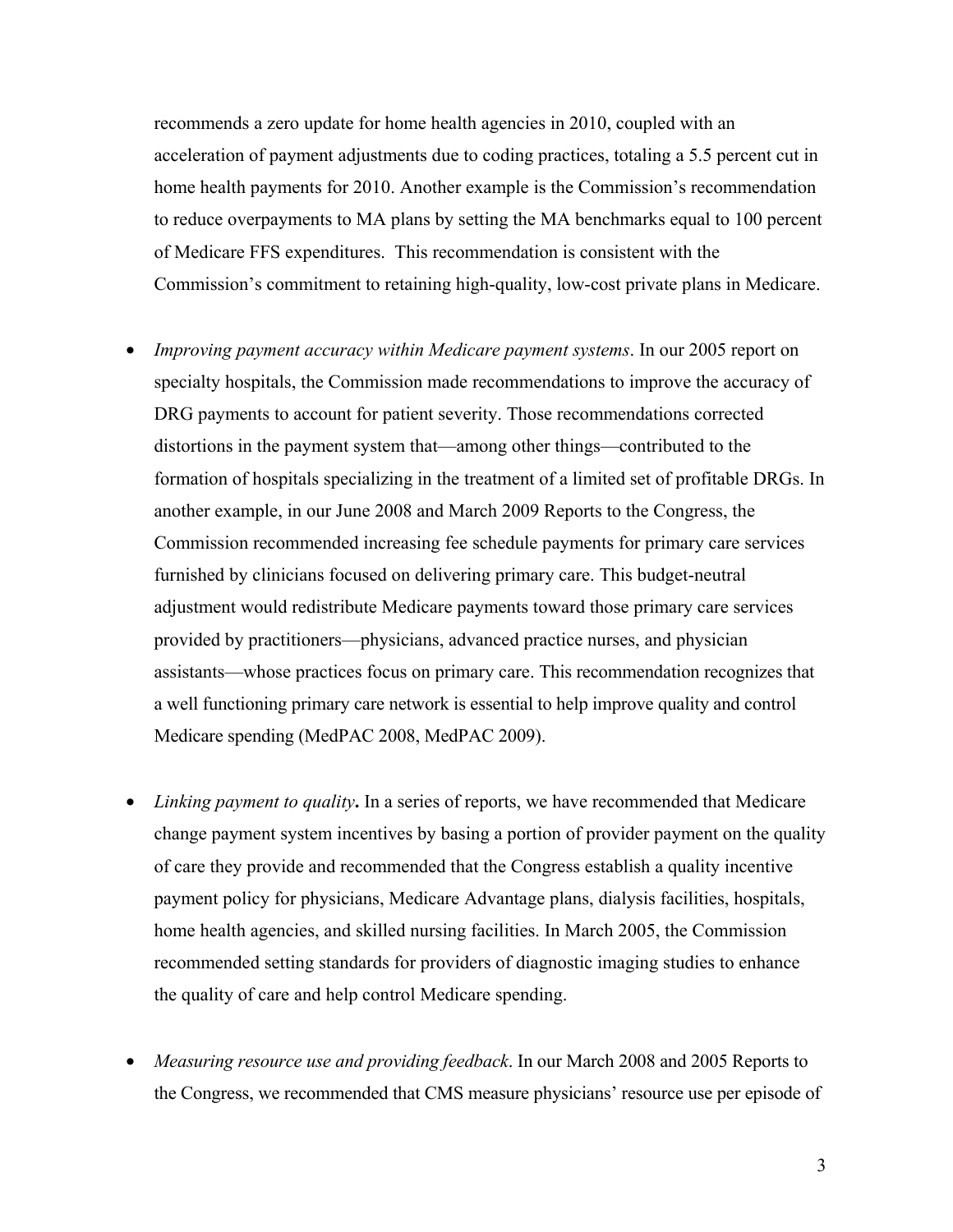care over time and share the results with physicians. Those who used comparatively more resources than their peers could assess their practice styles and modify them as appropriate.

• *Encouraging use of comparative-effectiveness information and public reporting of provider quality and financial relationships.* In our June 2007 Report to the Congress, we found that not enough credible, empirically based information is available for health care providers and patients to make informed decisions about alternative services for diagnosing and treating most common clinical conditions. The Commission recommended that the Congress charge an independent entity to sponsor credible research on comparative effectiveness of health care services and disseminate this information to patients, providers, and public and private payers. Second, the Commission recommended public reporting to provide beneficiaries with better information and encourage providers to improve their quality. Third, the Commission has recommended that manufacturers of drugs and medical devices be required to publicly report their financial relationships with physicians to better understand the types of financial associations that may influence patterns of patient care.

# **The need for more fundamental reform**

The recommendations discussed above would make the current Medicare FFS payment systems function better, but they will not fix the problems inherent in those systems for two reasons. First, they cannot overcome the strong incentives inherent in any fee-for-service system to increase volume, thus it will be difficult to make the program sustainable. Second, they cannot switch the focus to the patient rather than the procedure because they cannot directly reward care coordination or joint accountability that cut across current payment system "silos," such as the physician fee schedule or the inpatient prospective payment system.

There is evidence that more fundamental reforms could improve the quality of care and potentially lower costs. For example, patient access to high-quality primary care is essential for a well-functioning health care delivery system. Research suggests that reducing reliance on specialty care may improve the efficiency and quality of health care delivery. States with a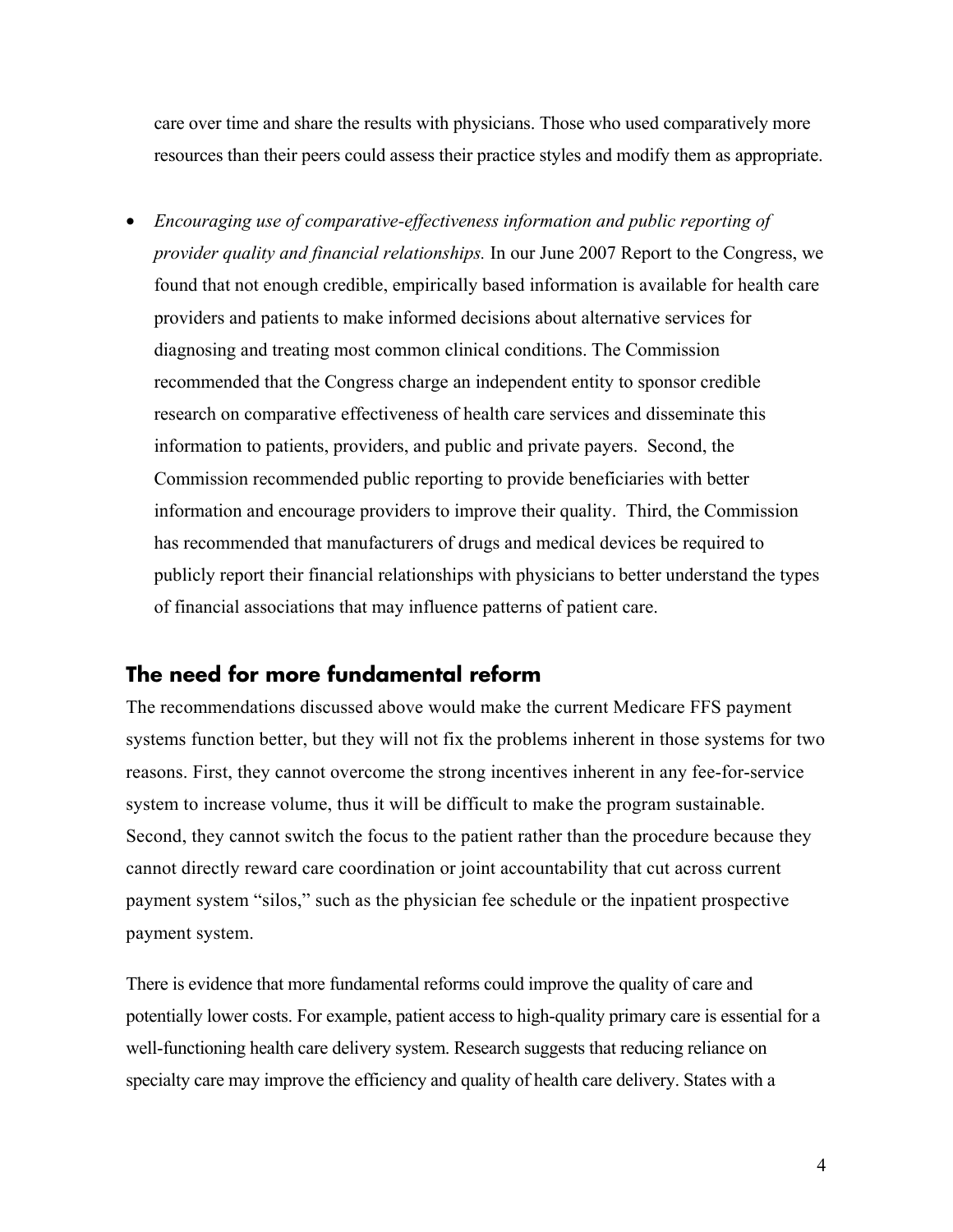greater proportion of primary care physicians have better health outcomes and higher scores on performance measures (Baicker and Chandra 2004). Moreover, areas with higher rates of specialty care per person are associated with higher spending but not improved access to care, higher quality, better outcomes, or greater patient satisfaction (Fisher et al. 2003, Kravet et al. 2008, Wennberg 2006). Countries with greater dependence on primary care have lower rates of premature deaths and deaths from treatable conditions, even after accounting for differences in demographics and GDP (Starfield and Shi 2002). Changing the balance in the delivery system between primary and specialist care may have high payoffs for Medicare.

Evidence points to other potential reforms:

- *Greater care coordination.* Evidence shows that care coordination can improve quality. As we discussed in our June 2006 Report to the Congress, studies show self management programs, access to personal health records, and transition coaches have resulted in improved care or better outcomes, such as reduced readmission for patients with chronic conditions.
- *Reducing preventable readmissions.* Savings from preventing readmissions could be considerable. About 18 percent of Medicare hospital admissions result in readmissions within 30 days of discharge, accounting for \$15 billion in spending. The Commission found that Medicare spends about \$12 billion on potentially preventable readmissions.
- *Increasing the use of bundled payments.* The Medicare Participating Heart Bypass Center demonstration of the 1990s found that bundling hospital DRG payments and inpatient physician payments could increase providers' efficiency and reduce Medicare's costs. Most of the participating sites found that, under a bundled payment, hospitals and physicians reduced laboratory, pharmacy, and ICU spending. Spending on consulting physicians and post-discharge care decreased and quality remained high.

## **A direction for payment and delivery system reform**

To increase value for the Medicare program, its beneficiaries, and the taxpayers, we are looking at payment policies that go beyond the current FFS payment system boundaries of scope and time. This new direction would pay for care that spans across provider types and time and would hold providers jointly accountable for the quality of that care and the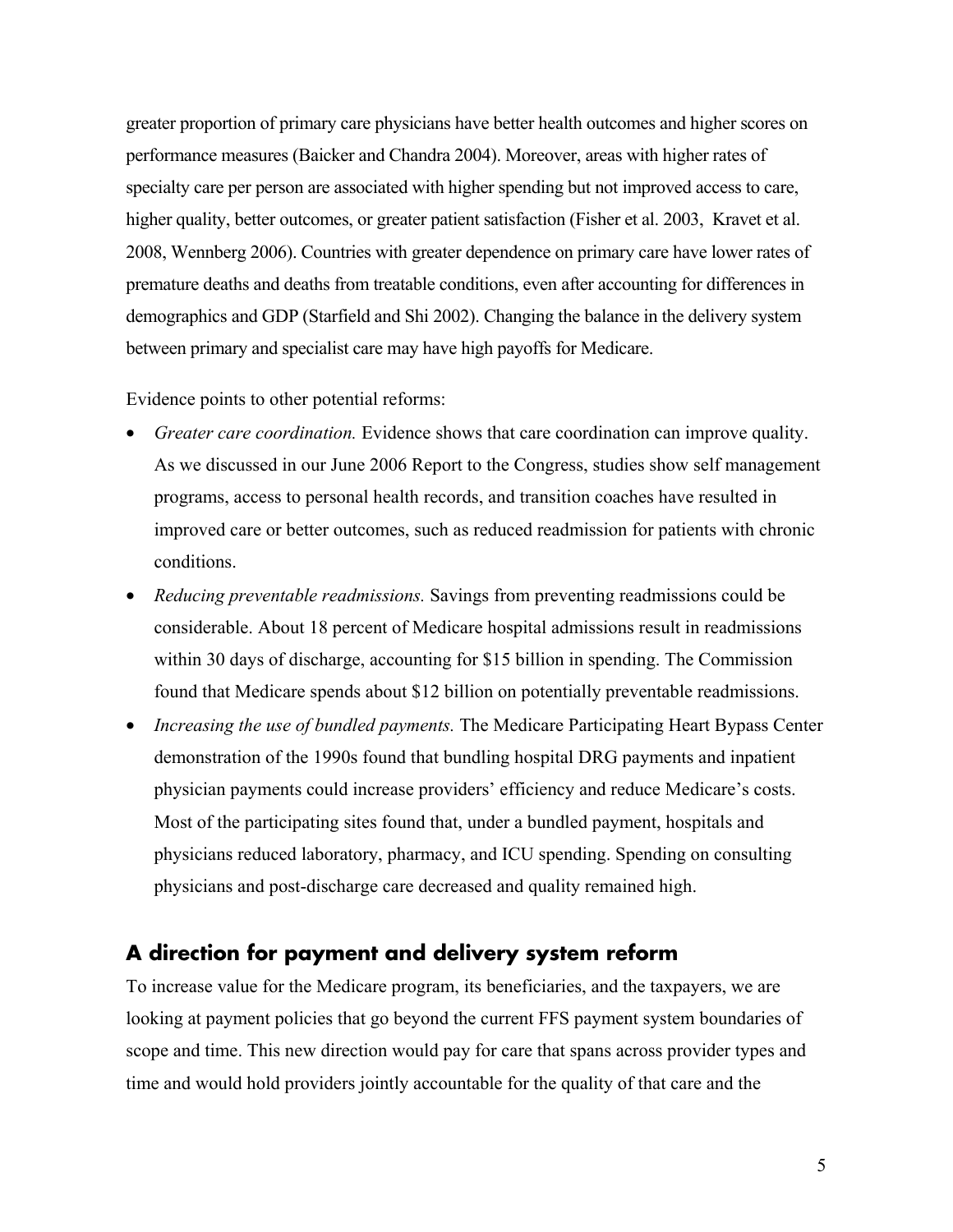resources used to provide it. It would create payment systems that reward value and encourage closer provider integration—delivery system reform. For example, if Medicare held physicians and hospitals jointly responsible for outcomes and resource use, new efficiencies—such as programs to avoid readmissions and standardization of operating room supplies—could be pursued. In the longer term, joint responsibility could lead to closer integration and development of a more coordinated health care delivery system.

This direction is illustrated in Figure 1. The potential payment system changes shown are not the end point for reform and further reforms could move the payment systems away from FFS and toward systems of providers who accept some level of risk, driving delivery system reform.

| <b>Current FFS</b><br>payment systems                                                                                                                               | <b>Recommended tools</b>                                                                                                                                                                                                                                                                                                                              |   | <b>Potential system</b><br>changes                                                                                                                                                              |
|---------------------------------------------------------------------------------------------------------------------------------------------------------------------|-------------------------------------------------------------------------------------------------------------------------------------------------------------------------------------------------------------------------------------------------------------------------------------------------------------------------------------------------------|---|-------------------------------------------------------------------------------------------------------------------------------------------------------------------------------------------------|
| - Physician<br>- Inpatient &<br>outpatient - hospital<br>- LTCH<br>- IRF<br>- Psych<br>- SNF<br>- Home health<br>- DME<br>- Lab<br>- Hospice<br>- Dialysis Services | - Comparative<br>effectiveness<br>- Reporting resource use<br>- Pay for Performance<br>- Individual services<br>"bundled" within a payment<br>system<br>- Readmissions<br>- Gain sharing<br>- Creating pressure for<br>efficiency through updates<br>- Price accuracy (e.g.<br>primary care adjustment)<br>- Disclosure of financial<br>relationships | ╋ | Pay across settings and<br>across time<br>For example:<br>- Medical home<br>- Payments "bundled"<br>across existing payment<br>systems<br>- Accountable care<br>organization (e.g. PGP<br>demo) |
|                                                                                                                                                                     |                                                                                                                                                                                                                                                                                                                                                       |   |                                                                                                                                                                                                 |

**Figure 1. Direction for payment and delivery system reform** 

History provides numerous examples that providers will respond to financial incentives. The advent of the inpatient prospective payment system in 1983 led to shorter inpatient lengths of stay and increasing use of post acute care services. Physician services have increased as payments have been restrained by volume control mechanisms. Finally, a greater proportion of patients in skilled nursing facilities (SNFs) were given therapy, and more of it, in response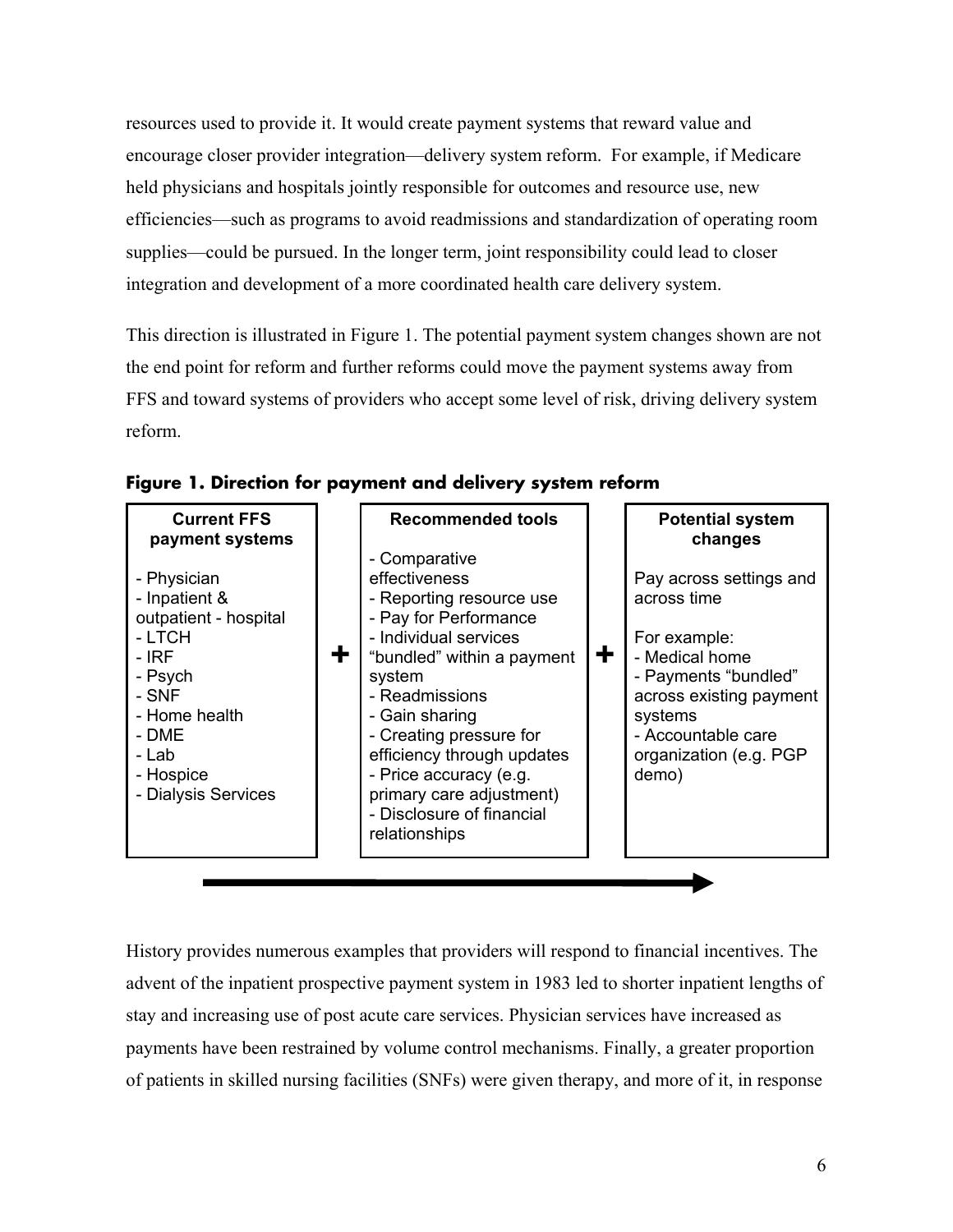to the SNF prospective payment system incentives. Financial incentives can also result in structural changes in the health care delivery system. In the 1990s, the rise of HMOs and the prospect of capitation led doctors and hospitals to form physician–hospital organizations whose primary purpose was to allocate capitated payments. Paying differently will motivate providers to interact differently with each other, and—if reforms are carefully designed for joint accountability—to pay more attention to outcomes and costs. To be sure, implementing these changes will not be easy. Changes of this magnitude will undoubtedly be met with opposition from providers and other stakeholders. In addition, the administrative component of the proposed payment system changes will require refinement over time.

## **Recommended system changes**

We discuss three recommendations the Commission has made that might move Medicare in the direction of better coordination and more accountable care: a medical home pilot program, changing payments for hospital readmissions, and bundling payments for services around a hospital admission.

## **Medical home**

A medical home is a clinical setting that serves as a central resource for a patient's ongoing care. The Commission considers medical homes to be a promising concept to explore. Accordingly, it recommends that Medicare establish a medical home pilot program for beneficiaries with chronic conditions to assess whether beneficiaries with medical homes receive higher quality, more coordinated care, without incurring higher Medicare spending. Qualifying medical homes could be primary care practices, multispeciality practices, or specialty practices that focus on care for certain chronic conditions, such as endocrinology for people with diabetes. Geriatric practices would be ideal candidates for Medicare medical homes.

In addition to receiving payments for fee-schedule services, qualifying medical homes would receive monthly, per beneficiary payments that could be used to support infrastructure and activities that promote ongoing comprehensive care management. To be eligible for these monthly payments, medical homes would be required to meet stringent criteria. Medical homes must: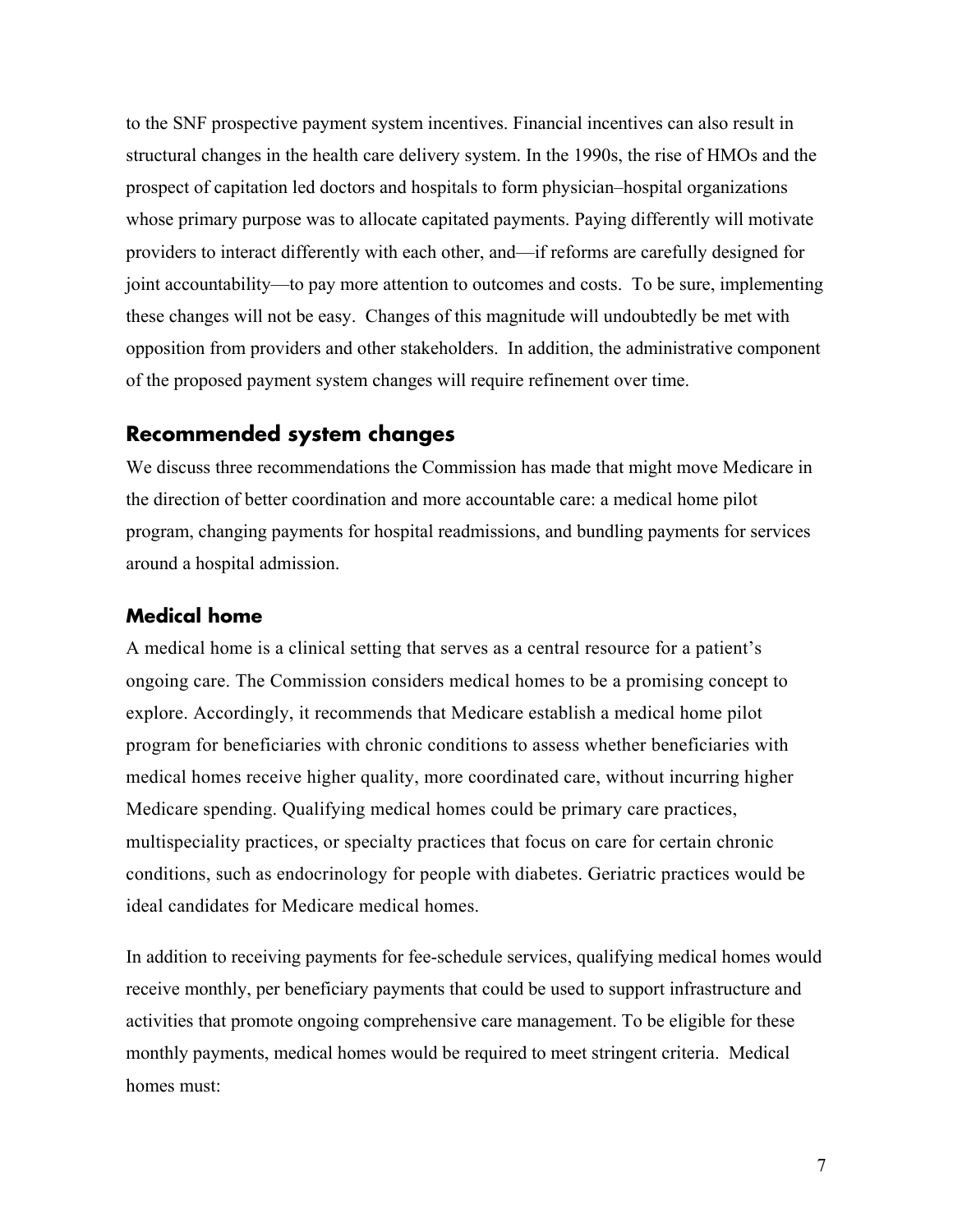- furnish primary care (including coordinating appropriate preventive, maintenance, and acute health services);
- use of a team to conduct care management;
- use health information technology (IT) for active clinical decision support;
- have a formal quality improvement program;
- maintain 24-hour patient communication and rapid access;
- keep up-to-date records of beneficiaries' advance directives; and
- maintain a written understanding with each beneficiary designating the provider as a medical home.

These stringent criteria are necessary to ensure that the pilot evaluates outcomes of the kind of coordinated, timely, high-quality care that has the highest probability to improve cost, quality, and access. The pilot must assess a true intervention rather than care that is essentially business as usual. In rural areas, the pilot could test the ability for medical homes to provide high-quality, efficient care with somewhat modified structural requirements.

Beneficiaries with multiple chronic conditions would be eligible to participate because they are most in need of improved care coordination. About 60 percent of FFS beneficiaries have two or more chronic conditions. Beneficiaries would not incur any additional cost sharing for the medical home fees. As a basic principle, medical home practitioners would discuss with beneficiaries the importance of seeking guidance from the medical home before obtaining specialty services. Participating beneficiaries would, however, retain their ability to see specialists and other practitioners of their choice. Under the pilot, Medicare should also provide medical homes with timely data on patients' Medicare-covered utilization outside the medical home, including services under Part A and Part B and drugs under Part D.

A medical home pilot provides an excellent opportunity to implement and test physician payfor-performance (P4P) with payment incentives based on quality and efficiency. Under the pilot project, the Commission envisions that the P4P incentives would allow for rewards and penalties based on performance. Efficiency measures should be calculated from spending on Part A, Part B, and Part D, and efficiency incentives could take the form of shared savings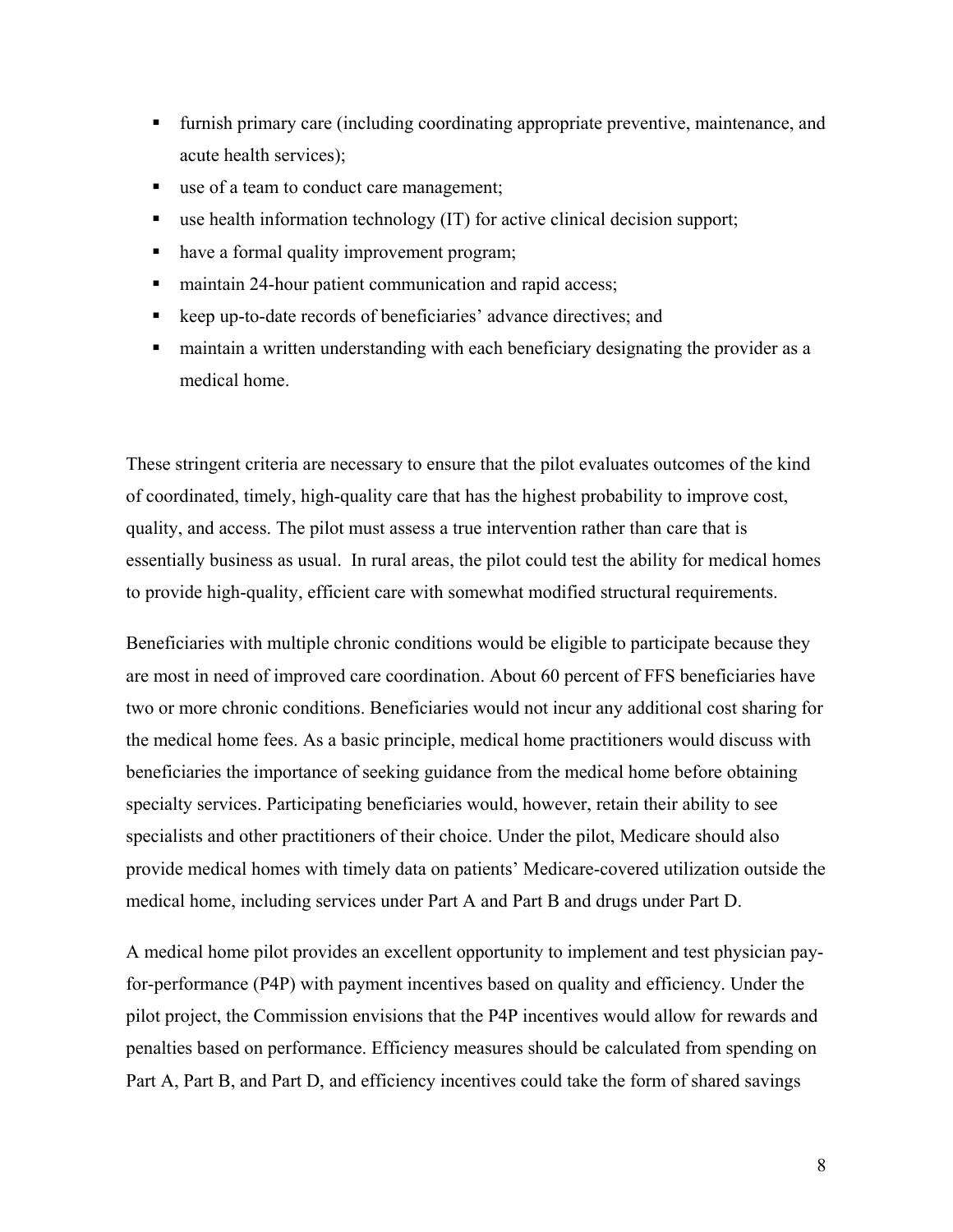models similar to those under Medicare's ongoing physician group practice demonstration. Bonuses for efficiency should be available only to medical homes that have first met quality goals and that have a sufficient number of patients to permit reliable spending comparisons. Medical homes that are consistently unable to meet minimum quality requirements would become ineligible to continue participation.

It is imperative that the medical home pilot be on a large enough scale to provide statistically reliable results with a relatively short testing cycle. Additionally, the pilot must have clear and explicit results-based thresholds for determining whether it should be expanded into the full Medicare program or discontinued entirely. Focusing on beneficiaries with multiple chronic conditions and medical homes meeting stringent criteria should provide a good test of the medical home concept.

## **Readmissions and bundled payments around a hospitalization**

Evidence suggests there is an enormous opportunity to improve care and address the lack of coordination at hospital discharge. Discharge from the hospital is a very vulnerable time for patients, and in particular for Medicare beneficiaries, who often cope with multiple chronic conditions. Often they are expected to assume a self-management role in recovery with little support or preparation. They may not understand their discharge instructions on what medications to take, know whom to call with questions, or know what signs indicate the need for immediate follow-up care. Often they do not receive timely follow-up care and communication between their hospital providers and post-acute care providers is uneven. These disjointed patterns of care can result in poorer health outcomes for beneficiaries, and in many cases, the need for additional health care services and expenditures.

The variation in spending around hospitalization episodes suggests lower spending is possible. There is a 65 percent difference in spending on readmissions between hospitals in the top quartile and the average of all hospitals; the top quartile is almost four times higher than the bottom quartile. The spread between high- and low-use hospitals is even larger than spending for post-acute care. These high-spending hospitals often treat the beneficiaries with the costliest care. Greater coordination of care is needed for this population, and changing incentives around their hospital care could be the catalyst.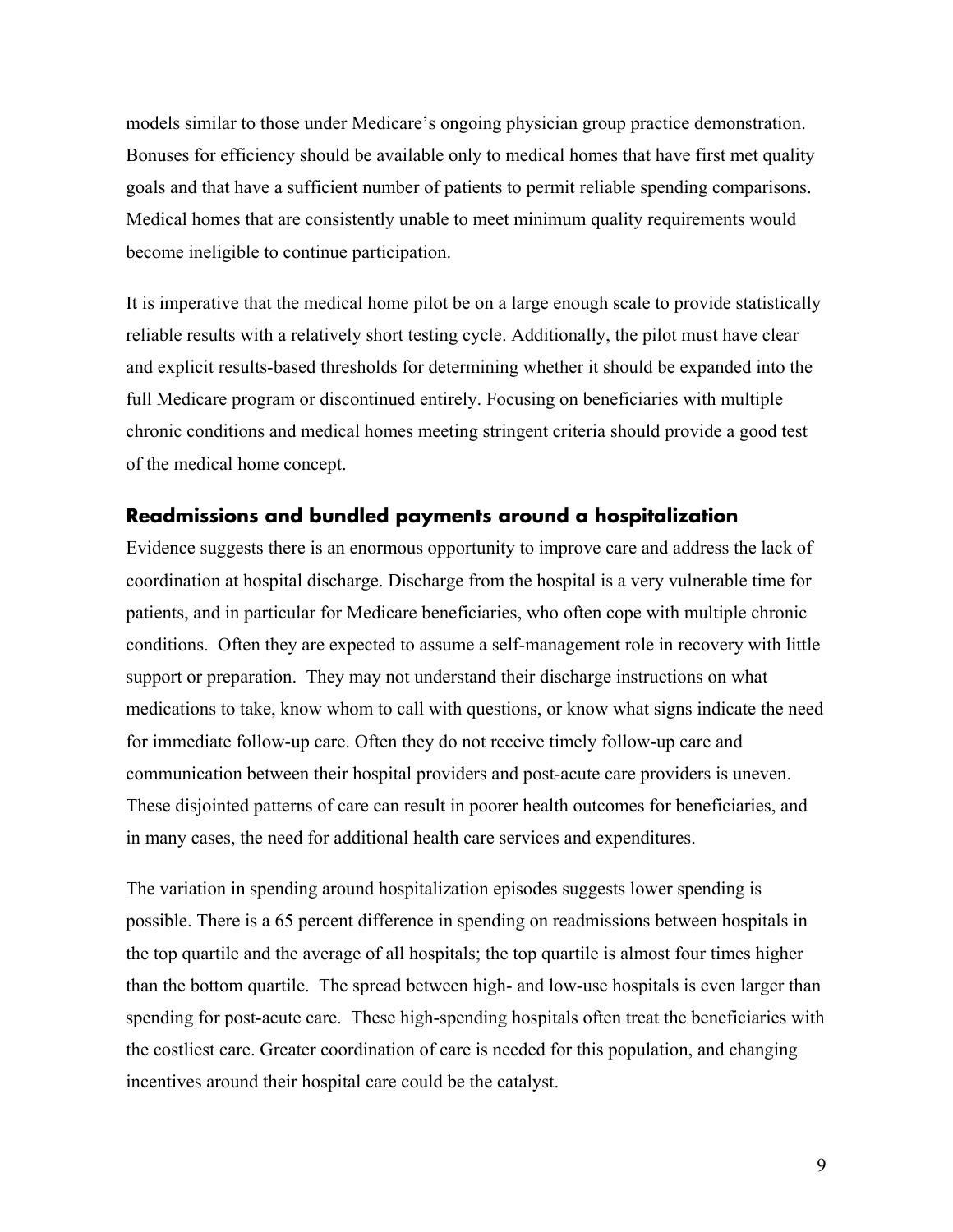How can Medicare policy change the way care is provided? First, the Commission recommends that the Secretary confidentially report to hospitals and physicians information about readmission rates and resource use around hospitalization episodes (e.g., 30 days postdischarge) for select conditions. This information would allow a given hospital and the physicians who practice in it to compare their risk-adjusted performance relative to other hospitals, physicians, and post-acute care providers. Once equipped with this information, providers may consider ways to adjust their practice styles and coordinate care to reduce service use. After two years of confidential disclosure to providers, this information should be publicly available.

Information alone, however, will not likely inspire the degree of change needed. Payment incentives are needed. We have two recommendations—one to change payment for readmissions and one to bundle payments across a hospitalization episode. Either policy could be pursued independently, but the Commission views them as complementary. A change in readmissions payment policy could be a critical step in creating an environment of joint accountability among providers that would, in turn, enable more providers to be ready for bundled payment.

## **Readmissions**

The Commission recommends changing payment to hold providers financially accountable for service use around a hospitalization episode. Specifically, it would reduce payment to hospitals with relatively high readmission rates for select conditions. Conditions with high volume and high readmissions rates may be good candidates for selection. Focusing on *rates* rather than *numbers* of readmissions serves to penalize hospitals that consistently perform worse than other hospitals, rather than those that treat sicker patients. The Commission recommends that this payment change be made in tandem with a previously recommended change in law (often referred to as gainsharing or shared accountability) to allow hospitals and physicians to share in the savings that result from re-engineering inefficient care processes during the episode of care.

Currently, Medicare pays for all admissions based on the patient's diagnosis regardless of whether it is an initial stay or a readmission for the same or a related condition. This is a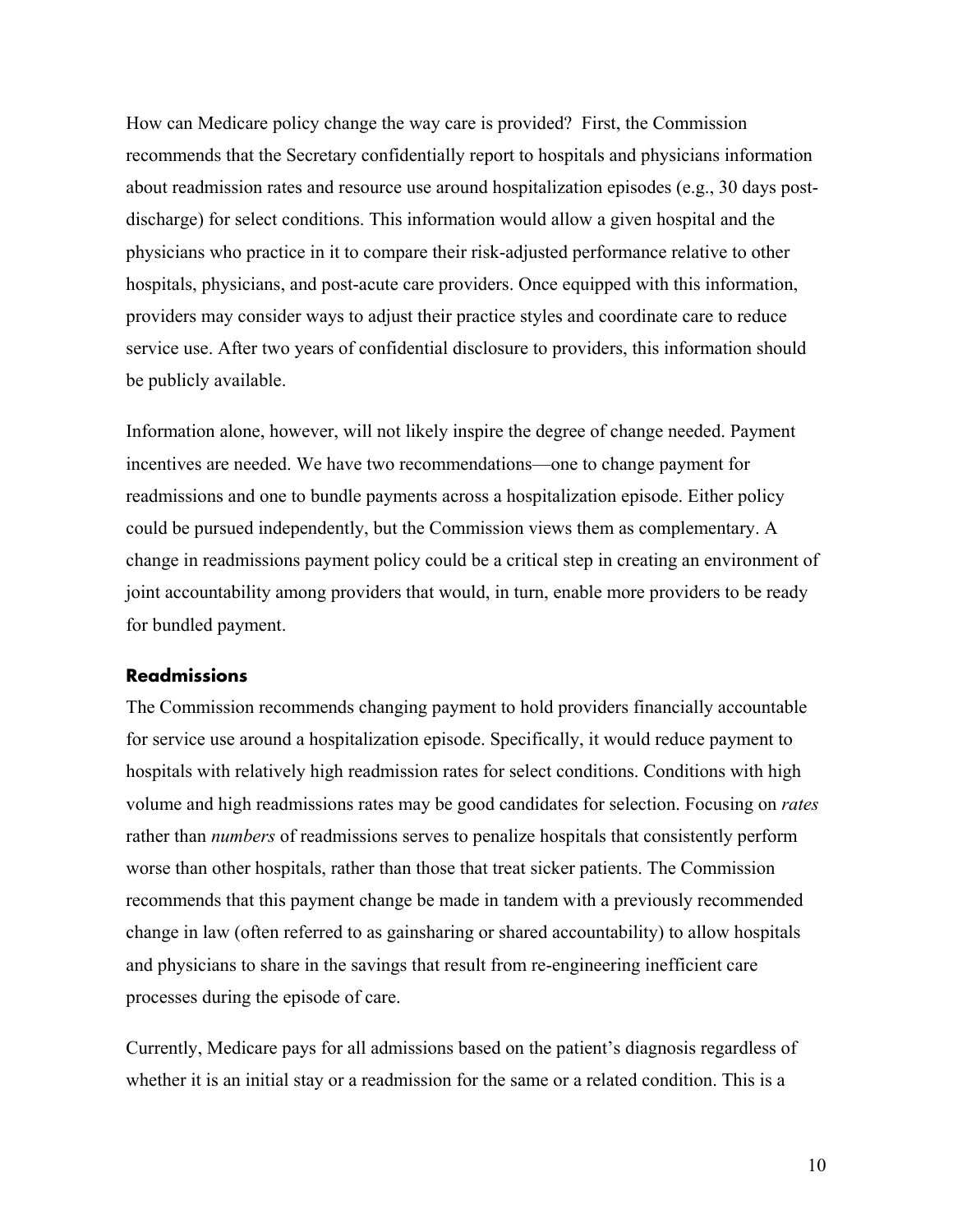concern because we know that some readmissions are avoidable and in fact are a sign of poor care or a missed opportunity to better coordinate care.

Penalizing high rates of readmissions encourages providers to do the kinds of things that lead to good care, but are not reliably done now. For example, the kinds of strategies that appear to reduce avoidable readmissions include preventing adverse events during the admission, reviewing each patient's medications at discharge for appropriateness, and communicating more clearly with beneficiaries about their self-care at discharge. In addition, hospitals, working with physicians, can better communicate with providers caring for patients after discharge and help facilitate patients' follow-up care.

Spending on readmissions is considerable. We have found that Medicare spends \$15 billion on all-cause readmissions and \$12 billion if we exclude certain readmissions (for example, those that were planned or for situations such as unrelated traumatic events occurring after discharge). Of this \$12 billion, some is spent on readmissions that were avoidable and some on readmissions that were not. To target policy to avoidable readmissions, Medicare could compare hospitals' rates of potentially preventable readmissions and penalize those with high rates. The savings from this policy would be determined by where the benchmark that defines a high rate is set, the size of the penalty, the number and type of conditions selected, and the responsiveness of providers.

The Commission recognizes that hospitals need physician cooperation in making practice changes that lead to a lower readmission rate. Therefore, hospitals should be permitted to financially reward physicians for helping to reduce readmission rates. Sharing in the financial rewards or cost savings associated with re-engineering clinical care in the hospital is called gainsharing or shared accountability. Allowing hospitals this flexibility in aligning incentives could help them make the goal of reducing unnecessary readmissions a joint one between hospitals and physicians. As discussed in a 2005 MedPAC report to the Congress, shared accountability arrangements should be subject to safeguards to minimize the undesirable incentives potentially associated with these arrangements. For example, physicians who participate should not be rewarded for increasing referrals, stinting on care, or reducing quality.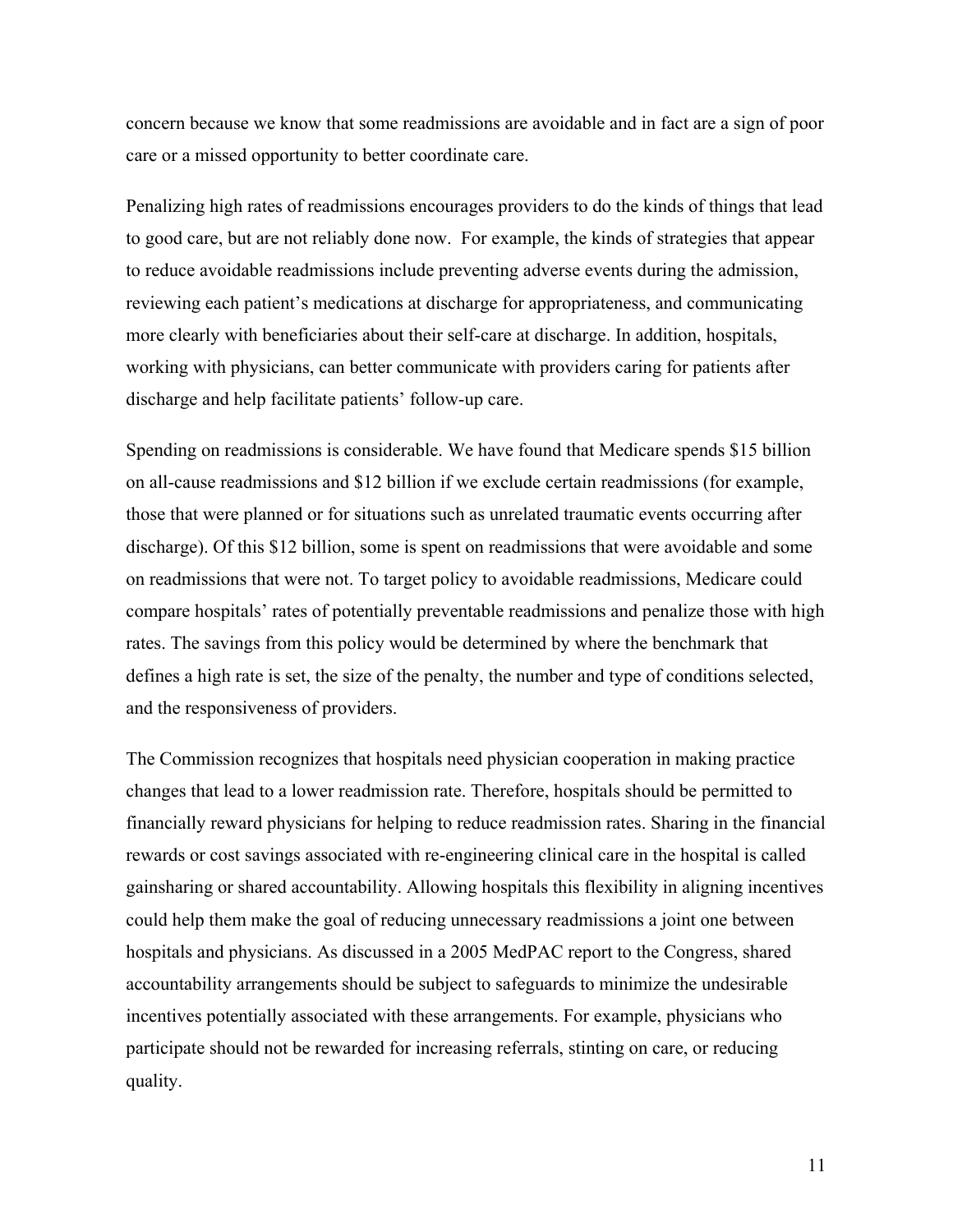#### **Bundled payments for care over a hospitalization episode**

Under bundled payment, Medicare would pay a single provider entity an amount intended to cover the costs of providing the full range of care needed over the hospitalization episode. Because we are concerned about care transitions and creating incentives for coordination at this juncture, the hospitalization episode should include time post-discharge (e.g., 30 days). With the bundle extending across providers, providers would not only be motivated to contain their own costs but also have a financial incentive to better collaborate with their partners to improve their collective performance. Providers involved in the episode could develop new ways to allocate this payment among themselves. Ideally, this flexibility gives providers a greater incentive to work together and to be mindful of the impact their service use has on the overall quality of care, the volume of services provided, and the cost of providing each service. In the early 1990s, Medicare conducted a successful demonstration of a combined physician–hospital payment for coronary artery bypass graft admissions, showing that costs per admission could be reduced without lowering quality.

The Commission recommends that CMS conduct a voluntary pilot program to test bundled payment for all services around a hospitalization for select conditions. Candidate conditions might be those with high costs and high volumes. This pilot program would be concurrent with information dissemination and a change in payment for high rates of readmissions.

Bundled payment raises a wide set of implementation issues. It requires not only that Medicare create a new payment rate for a bundle of services but also that providers decide how they will share the payment and what behavior they will reward. A pilot allows CMS to resolve the attendant design and implementation issues, while giving providers who are ready the chance to start receiving a bundled payment.

The objective of the pilot should be to determine whether bundled payment for all covered services under Part A and Part B associated with a hospitalization episode (e.g., the stay plus 30 days) improves coordination of care, reduces the incentive for providers to furnish services of low value, improves providers' efficiency, and reduces Medicare spending while not otherwise adversely affecting the quality of care. The pilot should begin applying payment changes to only a selected set of medical conditions.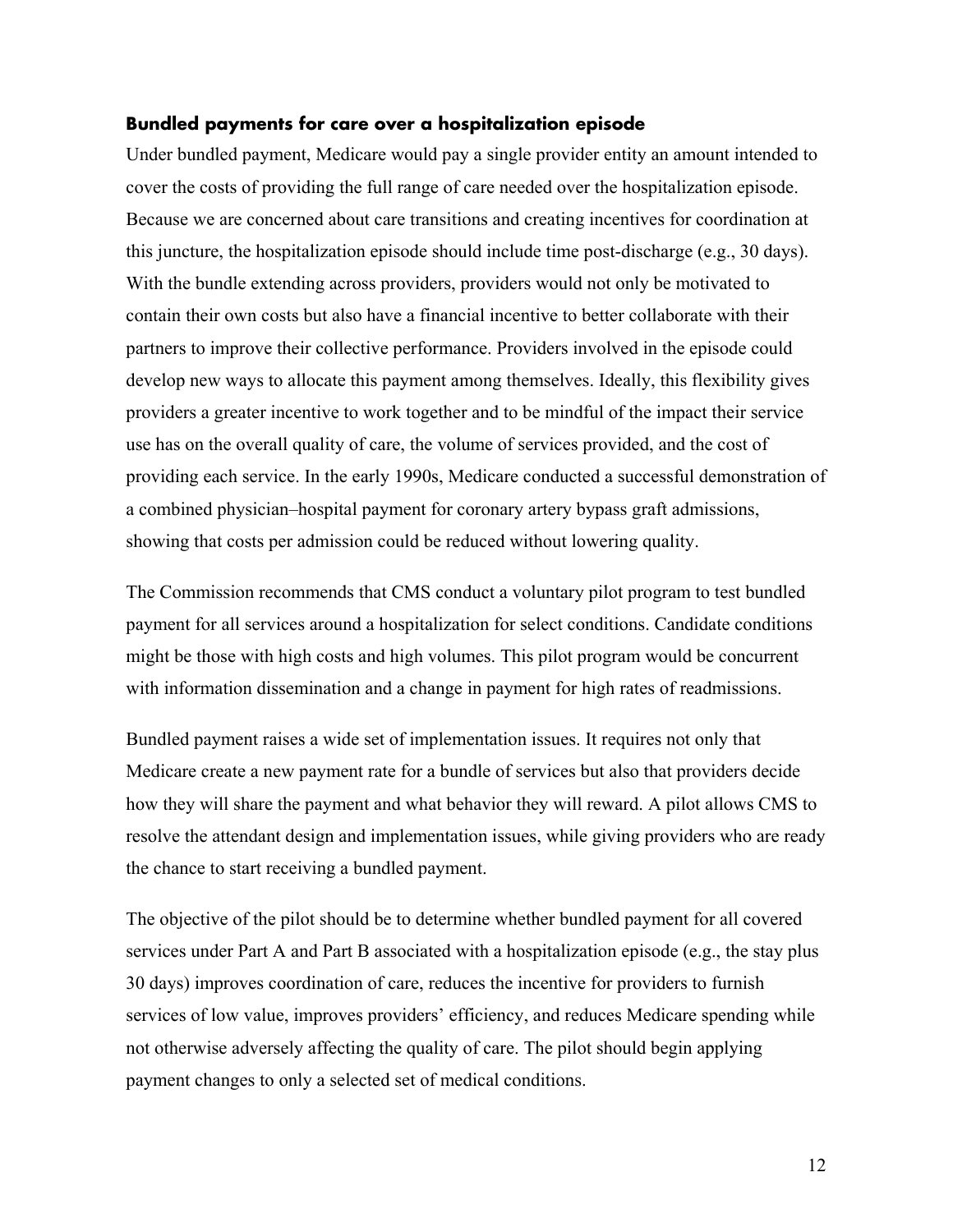# **Conclusion**

The process of reform should begin as soon as possible; reform will take many years and Medicare's financial sustainability is deteriorating. That deterioration can be traced in part to the dysfunctional delivery system that the current payment systems have helped to create. Those payment systems must be fundamentally reformed, and the recommendations we have made are a first step on that path. They are, however, only a first step; they fall far short of being a "solution" for Medicare's long-term challenges. MedPAC has begun to consider other options, such as accountable care organizations (ACOs). In addition, MedPAC will consider steps to alter the process by which payment reforms are developed and implemented, with the goals of accelerating that process. I thank the Committee for its attention, and look forward to working with you to reform Medicare's payment systems and help bring the health care delivery system into the  $21<sup>st</sup>$  century.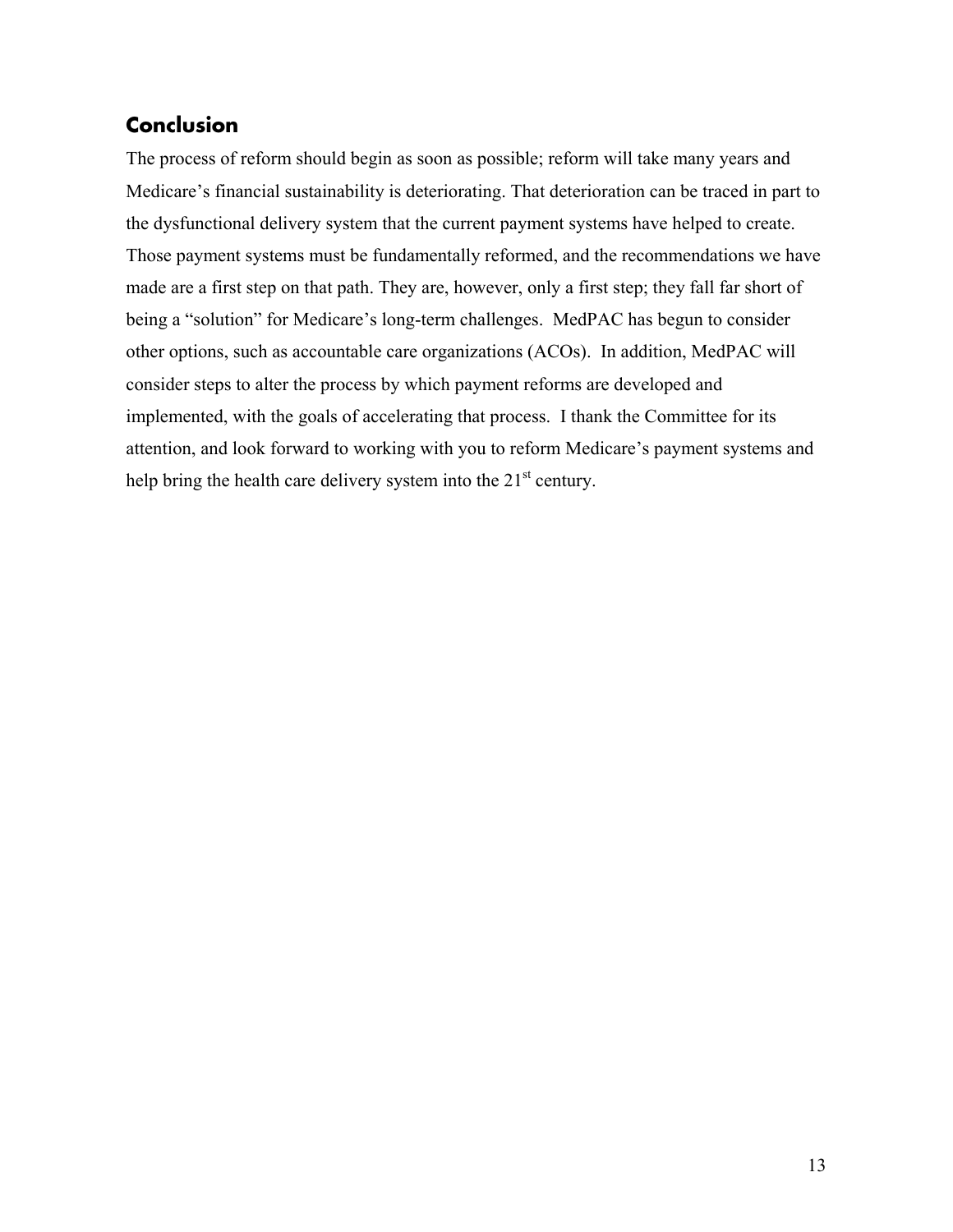## **APPENDIX**

## **The Case For Fundamental Change**

The Medicare program should provide its beneficiaries with access to appropriate, high quality care while spending the money entrusted to it by the taxpayers as carefully as possible. But too often that goal is not being realized, and we see evidence of poor-quality care and spending growth that threatens the program's fiscal sustainability.

## **Poor quality**

Many studies show serious quality problems in the American health care system. McGlynn found that participants received about half of the recommended care (McGlynn et al. 2003). Schoen found wide variation across states in hospital admissions for ambulatory-caresensitive conditions (i.e., admissions that are potentially preventable with improved ambulatory care) (Schoen et al 2006). In *Crossing the Quality Chasm*, the Institute of Medicine pointed out serious shortcomings in quality of care and the absence of real progress toward restructuring heath care systems to address both quality and cost concerns (IOM 2001).

At the same time that Americans are not receiving enough of the recommended care, the care they are receiving may not be appropriate. For 30 years, researchers at Dartmouth's Center for the Evaluative Clinical Sciences have documented the wide variation across the United States in Medicare spending and rates of service use (Figure 1). Most of this variation is not driven by differences in the payment rates across the country but instead by the use of services. Dartmouth finds most of the variation is caused by differing rates of use for supplysensitive services—that is, services whose use is likely driven by a geographic area's supply of specialists and technology (Wennberg et al. 2002). Areas with higher ratios of specialty care to primary care physicians also show higher use of services.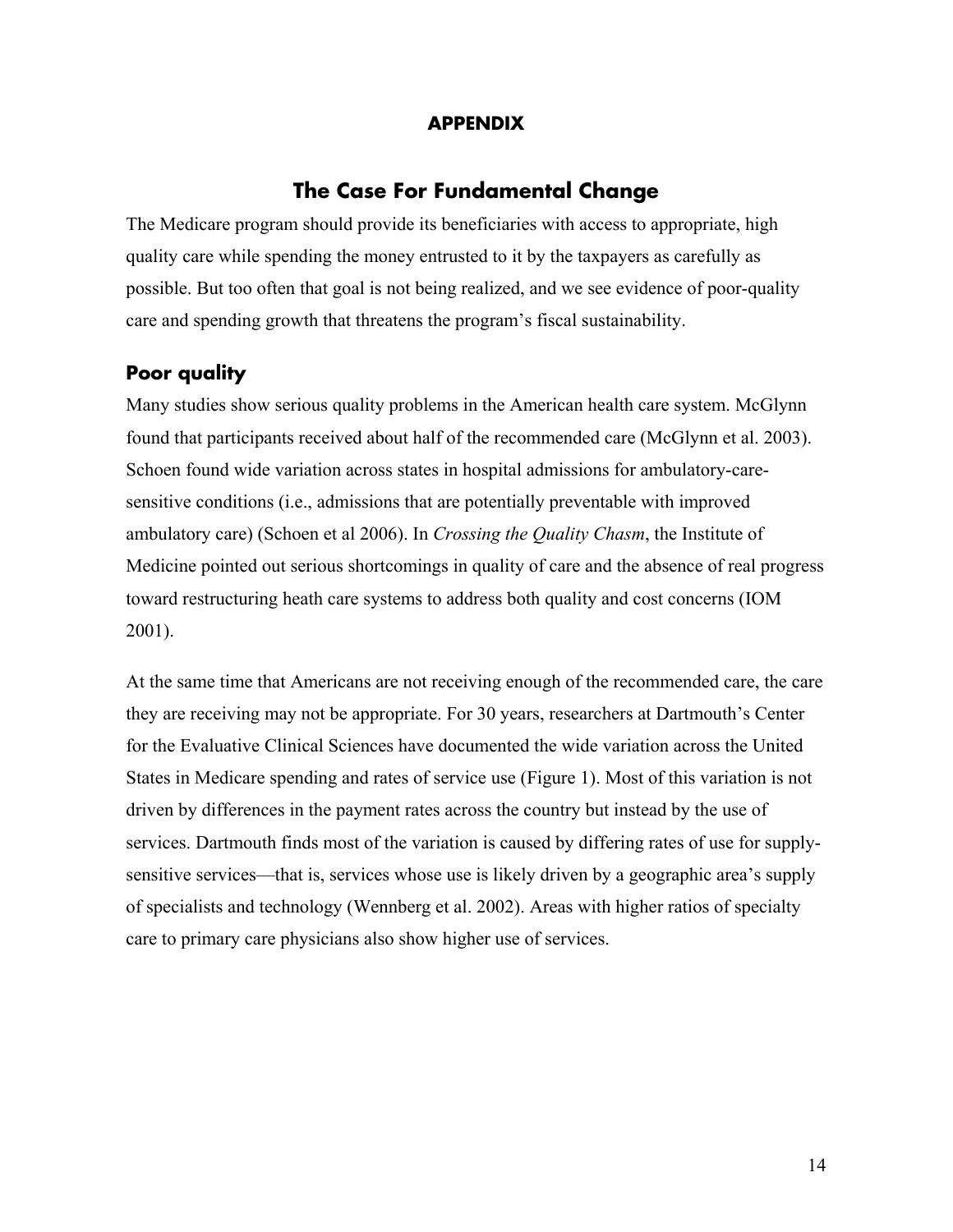

 **Figure 1. Total Medicare spending by Hospital Referral Region** 

Source: Dartmouth Atlas of Health Care, 2005 Medicare claims data.

The higher rates of use are often not associated with better outcomes or quality and instead suggest inefficiencies. In fact, a recent analysis by Davis and Schoen shows at the state level that no relationship exists between health care spending per capita and mortality amenable to medical care, that an inverse relationship exists between spending and rankings on quality of care, and that high correlations exist between spending and both preventable hospitalizations and hospitalizations for ambulatory-care-sensitive conditions (Davis and Schoen 2007). These findings point to inefficient spending patterns and opportunities for improvement.

## **Sustainability concerns**

This inefficiency costs the federal government many billions of dollars each year, expenditures we can ill afford. The share of the nation's GDP committed to Medicare is projected to grow to unprecedented levels, squeezing other priorities in the federal budget (Figure 2). For example, the Supplementary Medical Insurance Trust Fund (which covers outpatient and physician services, and prescription drugs) is financed automatically with general revenues and beneficiary premiums, but the trustees point out that financing from the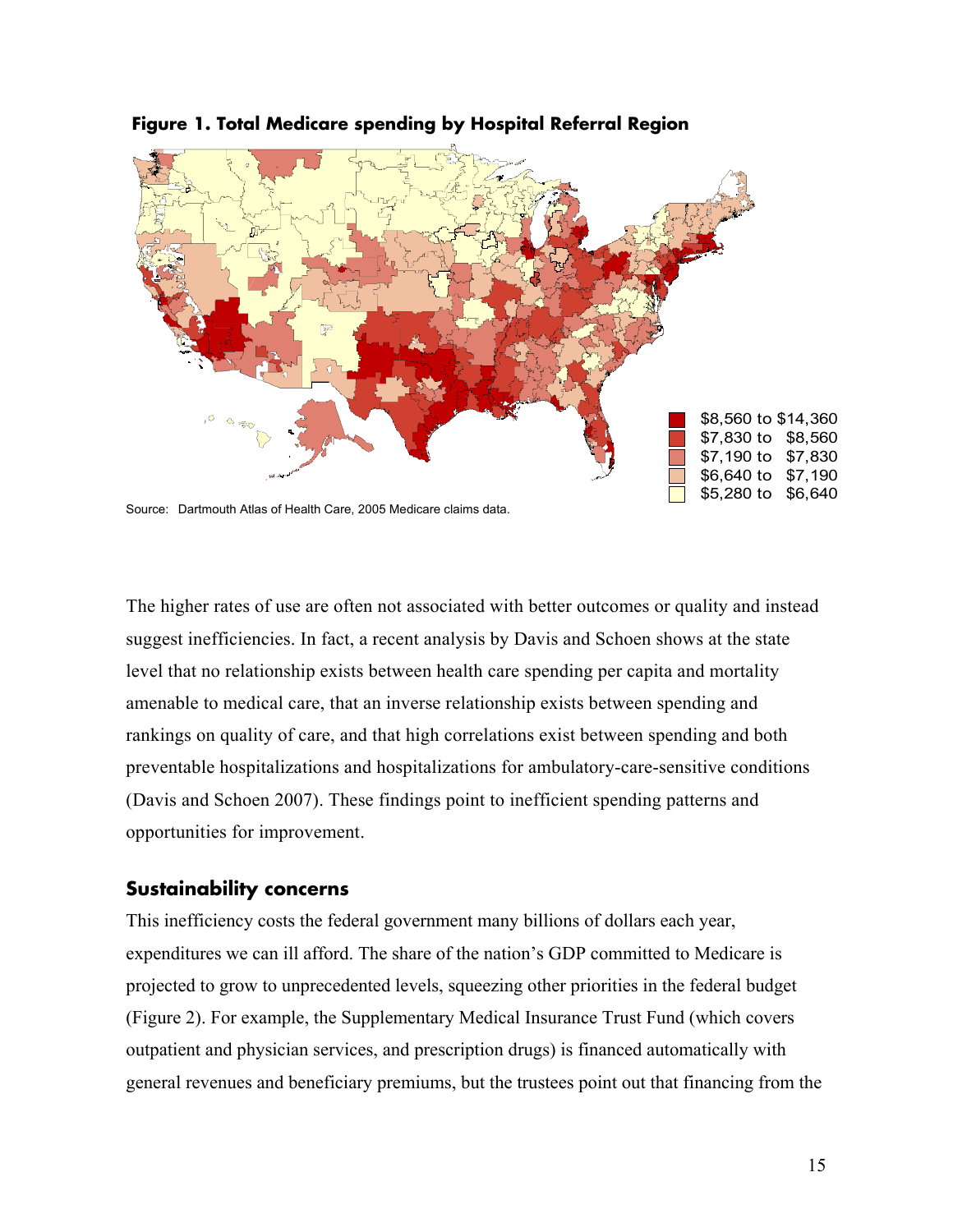federal government's general fund, which is funded primarily through income taxes, would have to increase sharply to match the expected growth in spending.

In addition, expenditures from the Hospital Insurance (HI) trust fund, which funds inpatient stays and other post-acute care, exceeded its annual income from taxes in 2008. In their most recent report, the Medicare trustees project that, under intermediate assumptions, the assets of the HI trust fund will be exhausted in 2019. Income from payroll taxes collected in that year would cover 78 percent of projected benefit expenditures. (The recent downturn in the economy is expected to move the HI exhaustion date closer by one to three years in the next Trustees' Report (BNA 2009).)



**Figure 2. Medicare faces serious challenges with long-term financing** 

Source: 2008 Annual Report of the Boards of Trustees of the Medicare Trust Funds.

Note: GDP (gross domestic product), HI (Hospital Insurance). These projections are based on the trustees' intermediate set of assumptions. Tax on benefits refers to a portion of income taxes that higher income individuals pay on Social Security benefits that is designated for Medicare. State transfers (often called the Part D "clawback") refer to payments called for within the Medicare Prescription Drug, Improvement, and Modernization Act of 2003 from the states to Medicare for assuming primary responsibility for prescription drug spending.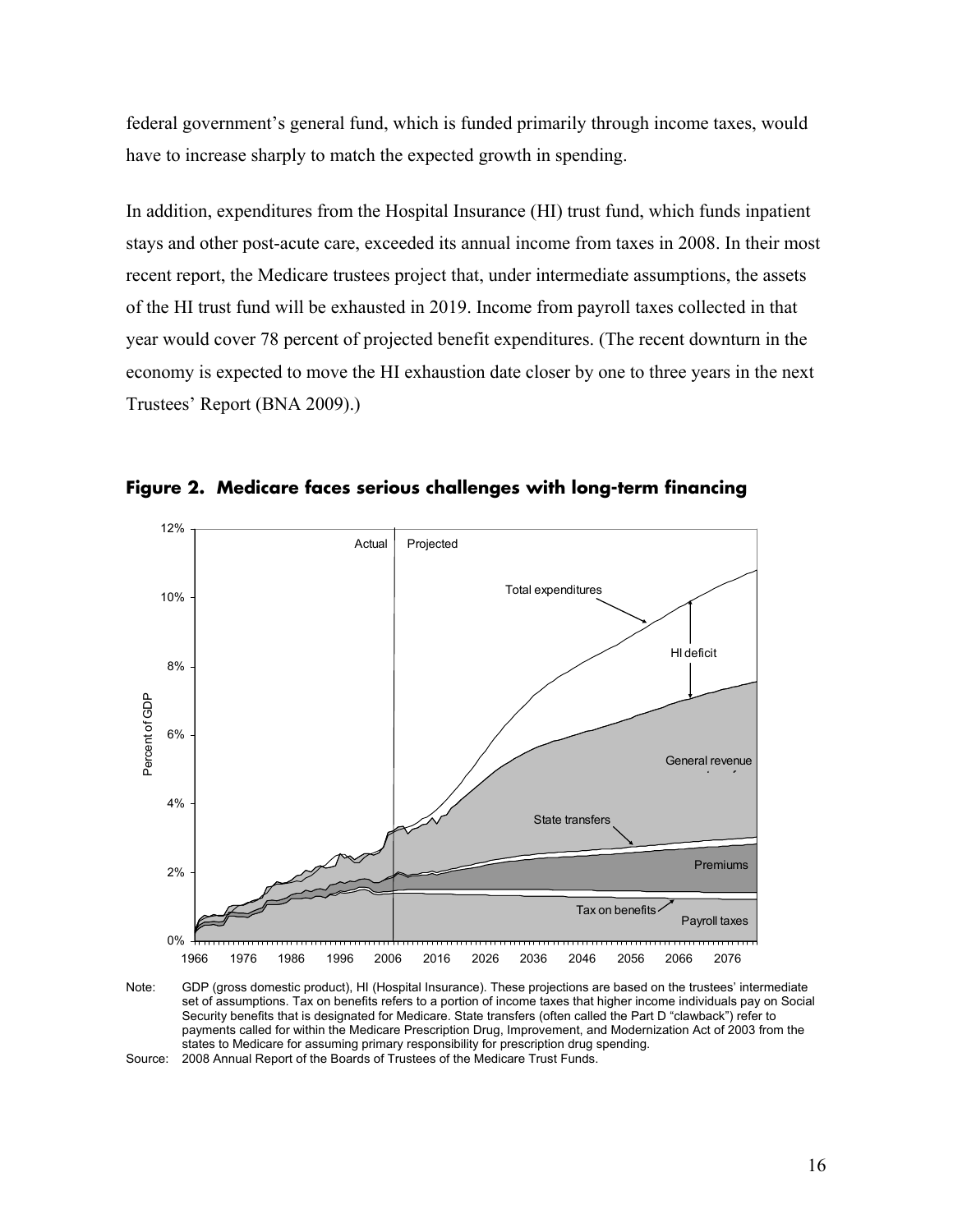Rapid growth in Medicare spending has implications for beneficiaries and taxpayers. Between 2000 and 2007, Medicare beneficiaries faced average annual increases in the Part B premium of nearly 9.8 percent. Meanwhile, monthly Social Security benefits grew by about 4 percent annually over the same period. The average cost of SMI premiums and cost sharing for Part B and Part D absorbs about 26 percent of Social Security benefits. Growth in Medicare premiums and cost sharing will continue to absorb an increasing share of Social Security income. At the same time, Medicare's lack of a catastrophic cap on cost sharing will continue to represent a financial risk for beneficiaries. Almost 60 percent of beneficiaries (or their former employers) now buy supplemental coverage to help offset this risk and Medicare's cost sharing.

## **Barriers to achieving value in Medicare**

Many of the barriers that prevent Medicare from improving quality and controlling costs obtaining better value—stem from the incentives in Medicare's payment systems. Medicare's payment systems are primarily fee-for-service (FFS). That is, Medicare pays for each service delivered to a beneficiary by a provider meeting the conditions of participation for the program. FFS payment systems reward providers who increase the volume of services they provide regardless of the benefit of the service. As discussed earlier, the volume of services per beneficiary varies widely across the country, but areas with higher volume do not have better outcomes. FFS systems are not designed to reward higher quality; payments are not increased if quality improves and in some cases may increase in response to low-quality care. For example, some hospital readmissions may be a result of poor-quality care and currently those readmissions are fully paid for by Medicare.

While this testimony focuses on changes to Medicare FFS payment systems that would encourage delivery system reform, the payment system for Medicare Advantage (MA) plans also needs reform, as we have previously reported. In aggregate, the MA program continues to be more costly than the traditional program. Plan bids for the traditional Medicare benefit package average 102 percent of FFS in 2009, compared with 101 percent of FFS in 2008. In 2009, MA payments per enrollee are projected to be 114 percent of comparable FFS spending for 2009, compared with 113 percent in 2008. Many MA plans have not changed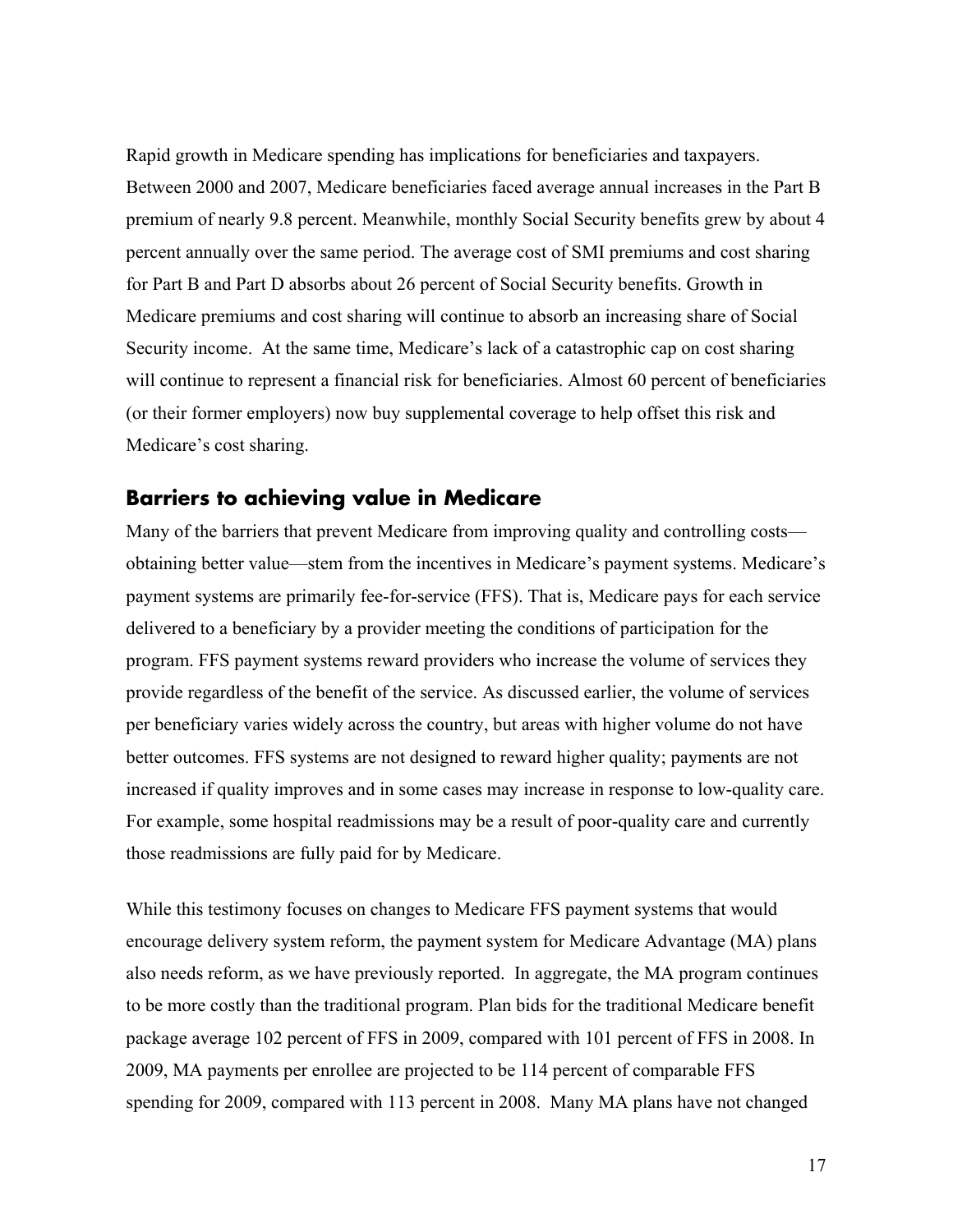the way care is delivered and often function much like the Medicare FFS program. High MA payments provide a signal to plans that the Medicare program is willing to pay more for the same services in MA than it does in FFS. Similarly, these higher payments signal to beneficiaries that they should join MA plans because they offer richer benefits, albeit financed by taxpayer dollars. This is inconsistent with MedPAC's position supporting financial neutrality between FFS and MA. To encourage efficiency across the Medicare program, Medicare needs to exert comparable and consistent financial pressure on both the FFS and MA programs, coupled with meaningful quality measurement and pay-forperformance (P4P) programs, to maximize the value it receives for the dollars it spends.

MedPAC has identified five specific problems that make it difficult for Medicare to achieve its goals: lack of fiscal pressure, price distortion, lack of accountability, lack of care coordination, and lack of information. These are discussed below.

*Lack of fiscal pressure.* Medicare payment policies ought to exert fiscal pressure on providers. In a fully competitive market, this happens automatically through the "invisible hand" of competition. Under Medicare's administered price systems, however, the Congress must exert this pressure by limiting updates to Medicare rates—or even reducing base rates in some instances (e.g., home health). MedPAC's research shows that provider costs are not immutable; they vary according to how much pressure is applied on rates. Providers under significant cost pressure have lower costs than those under less pressure. Moreover, MedPAC research demonstrates that providers can provide high-quality care even while maintaining much lower costs.

Our analysis shows that in 2007 hospitals under low financial pressure in the prior years had higher standardized costs per discharge (\$6,400) than hospitals under high financial pressure (\$5,800). Over time, aggregate hospital cost growth has moved in parallel with margins on private-payer patients. Due to managed care restraining private-payer payment rates in the 1990s, hospitals' rate of cost growth in that period was below input price inflation. However, from 2001 through 2007, after profits from private payers increased, hospitals' rate of cost growth was higher than the rate of increase in the market basket of input prices. All things being equal, increases in providers' costs will result in lower Medicare margins. We also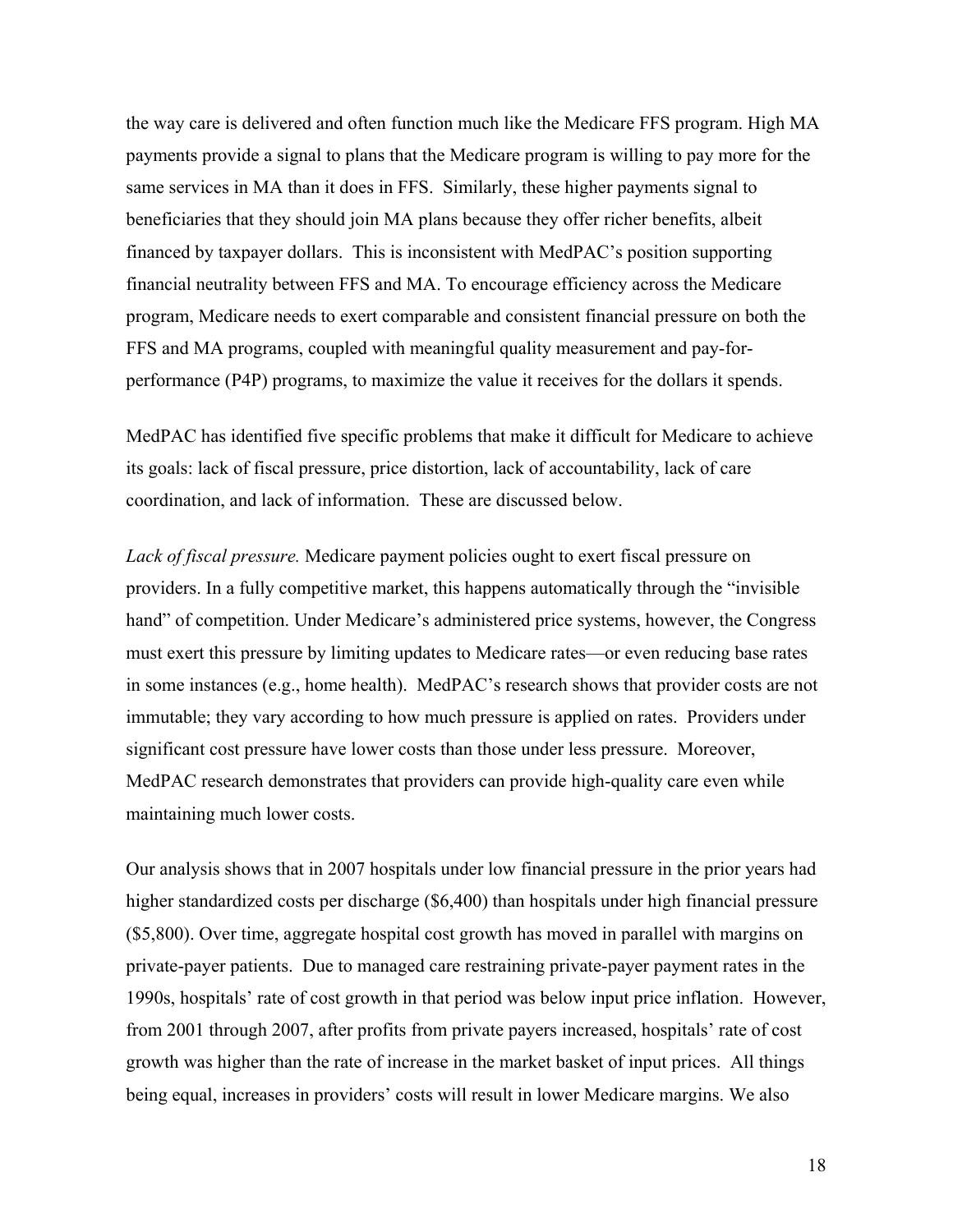found that hospitals with the highest private payments and most robust non-Medicare sources of revenues have lower Medicare margins (–11.7 percent) than hospitals under greater fiscal pressure (4.2 percent).

*Price distortion.* Within Medicare's payment systems, the payment rates for individual products and services may not be accurate. Inaccurate payment rates in Medicare's payment systems can lead to unduly disadvantaging some providers and unintentionally rewarding others. For example, under the physician fee schedule, fees are relatively low for primary care and may be too high for specialty care and procedures. This payment system bias has signaled to physicians that they will be more generously paid for procedures and specialty care, and signals providers to generate more volume. In turn, these signals could influence the supply of providers, resulting in oversupply of specialized services and inadequate numbers of primary care providers. In fact, the share of U.S. medical school graduates entering primary care residency programs has declined in the last decade, and internal medicine residents are increasingly choosing to sub-specialize rather than practice as generalists.

*Lack of accountability*. Providers may provide quality care to uphold professional standards and to have satisfied patients, but Medicare does not hold them accountable for the quality of care they provide. Moreover, providers are not accountable for the full spectrum of care a beneficiary may use, even when they make the referrals that dictate resource use. For example, physicians ordering tests or hospital discharge planners recommending post-acute care do not have to consider the quality outcomes or the financial implications of the care that other providers may furnish. This fragmentation of care puts quality of care and efficiency at risk.

*Lack of care coordination.* Growing out of the lack of accountability, there is no incentive for providers to coordinate care. Each provider may treat one aspect of a patient's care without regard to what other providers are doing. There is a focus on procedures and services rather than on the beneficiary's total needs. This becomes a particular problem for beneficiaries with several chronic conditions and for those transitioning between care providers, such as at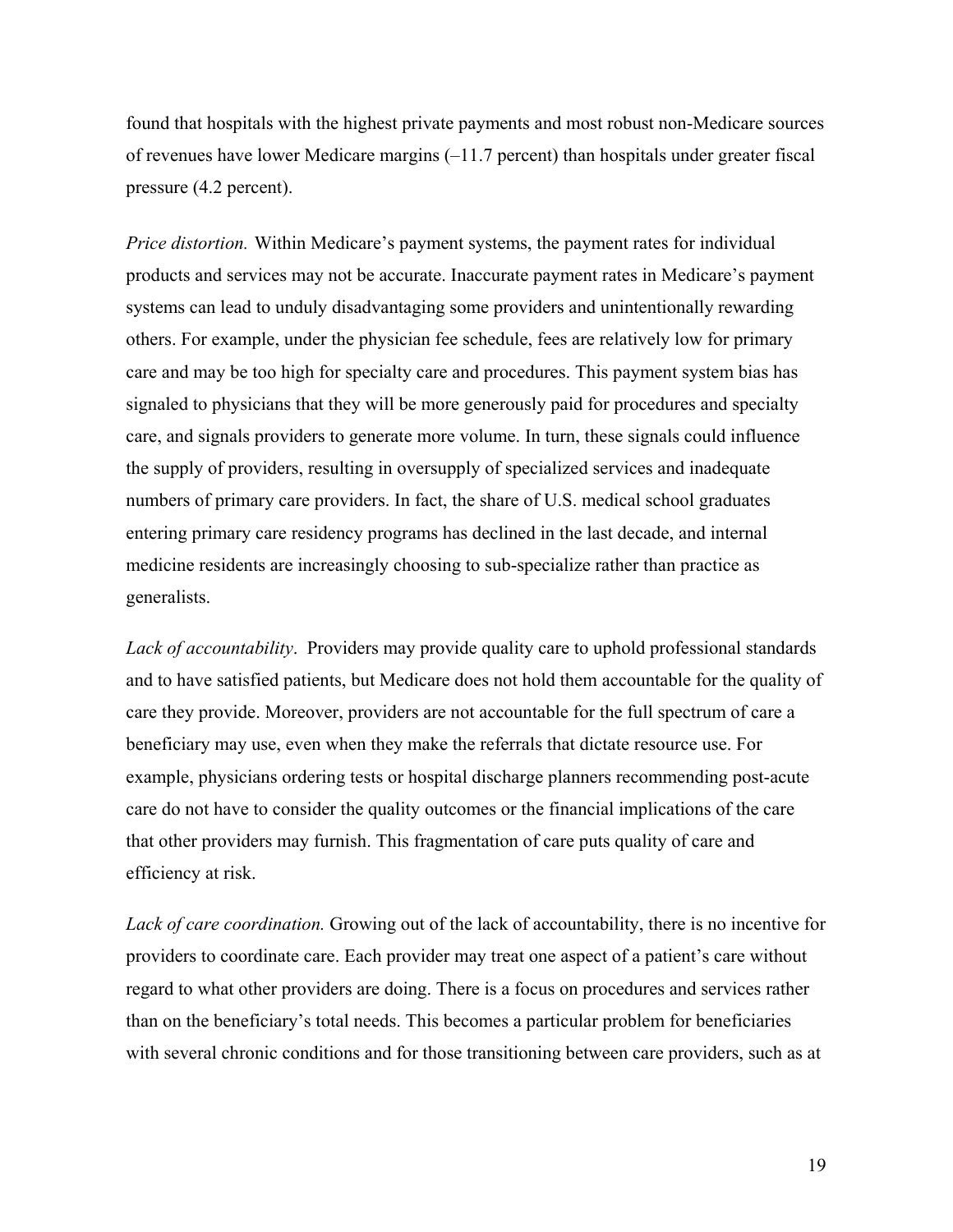hospital discharge. Poorly coordinated care may result in patient confusion, over-treatment, duplicative service use, higher spending, and lower quality of care.

*Lack of information and the tools to use it.* Medicare and its providers lack the information and tools needed to improve quality and use program resources efficiently. For example, Medicare lacks quality data from many settings of care, does not have timely cost or market data to set accurate prices, and does not generally provide feedback on resource use or quality scores to providers. Individually, providers may have clinical data, but they may not have that data in electronic form, leaving them without an efficient means to process it or an ability to act on it. Crucial information on clinical effectiveness and standards of care either may not exist or may not have wide acceptance. In this environment, it is difficult to determine what health care treatments and procedures are needed, and thus what resource use is appropriate, particularly for Medicare patients, many of whom have multiple comorbidities. In addition, beneficiaries are now being called on to make complex choices among delivery systems, drug plans, and providers. But information for beneficiaries that could help them choose higher quality providers and improve their satisfaction is just beginning to become available.